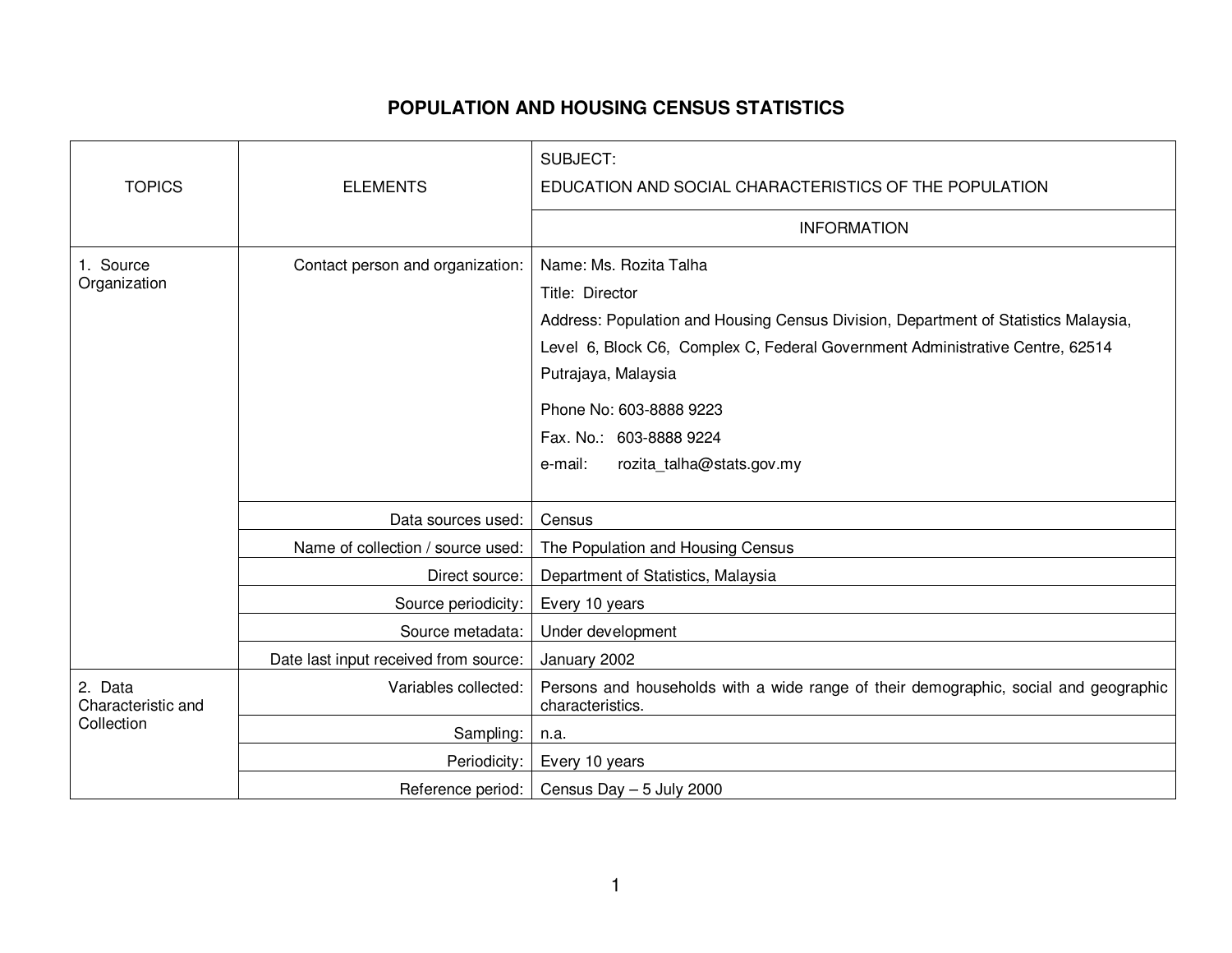|                                                               | Base period:                                  | 2000                                                                                                                                                                                                                                                                                     |
|---------------------------------------------------------------|-----------------------------------------------|------------------------------------------------------------------------------------------------------------------------------------------------------------------------------------------------------------------------------------------------------------------------------------------|
|                                                               | Date last updated:                            | 2000                                                                                                                                                                                                                                                                                     |
|                                                               | Link to release calendar:                     | n.a.                                                                                                                                                                                                                                                                                     |
|                                                               | Other data characteristics and<br>collection: | n.a.                                                                                                                                                                                                                                                                                     |
| 3. Statistical<br>Population and<br>Scope of the Data         | Statistical population:                       | All Households                                                                                                                                                                                                                                                                           |
|                                                               | Geographical coverage:                        | Malaysia                                                                                                                                                                                                                                                                                 |
|                                                               | Sector coverage:                              | n.a.                                                                                                                                                                                                                                                                                     |
|                                                               | Institutional coverage:                       | n.a.                                                                                                                                                                                                                                                                                     |
|                                                               | Item coverage                                 | n.a.                                                                                                                                                                                                                                                                                     |
|                                                               | Population coverage:                          | All Households                                                                                                                                                                                                                                                                           |
|                                                               | Product coverage:                             | n.a.                                                                                                                                                                                                                                                                                     |
|                                                               | Other coverage:                               | n.a.                                                                                                                                                                                                                                                                                     |
| 4. Statistical<br>Concepts and<br><b>Classifications Used</b> | Key statistical concepts used:                | Demography and Household concepts based on Principles and Recommendations for<br>Population and Housing Census, Revision 1 United Nation guidelines.                                                                                                                                     |
|                                                               | Classifications used:                         | The detail classification on main field of study is based on the International Standard<br>Classification of Education (ISCED, 1972) with modifications to suit local conditions which<br>were made with the cooperation of the Ministry of Education and Ministry of Human<br>Resource. |
| 5. Statistical<br>Computation and<br><b>Dissemination</b>     | Aggregation and consolidation:                | n.a.                                                                                                                                                                                                                                                                                     |
|                                                               | Estimation:                                   | n.a.                                                                                                                                                                                                                                                                                     |
|                                                               | Imputation:                                   | Imputation base on HOT DECK and COLD DECK method.                                                                                                                                                                                                                                        |
|                                                               | Transformations:                              | n.a.                                                                                                                                                                                                                                                                                     |
|                                                               | Validation:                                   | Structure check - To ensure codes are valid, reduce number of blanks in questionnaire<br>("unknown"), to make data consistent and to enable credible tabulation.                                                                                                                         |
|                                                               | Index type:                                   | n.a.                                                                                                                                                                                                                                                                                     |
|                                                               | Weights:                                      | n.a.                                                                                                                                                                                                                                                                                     |